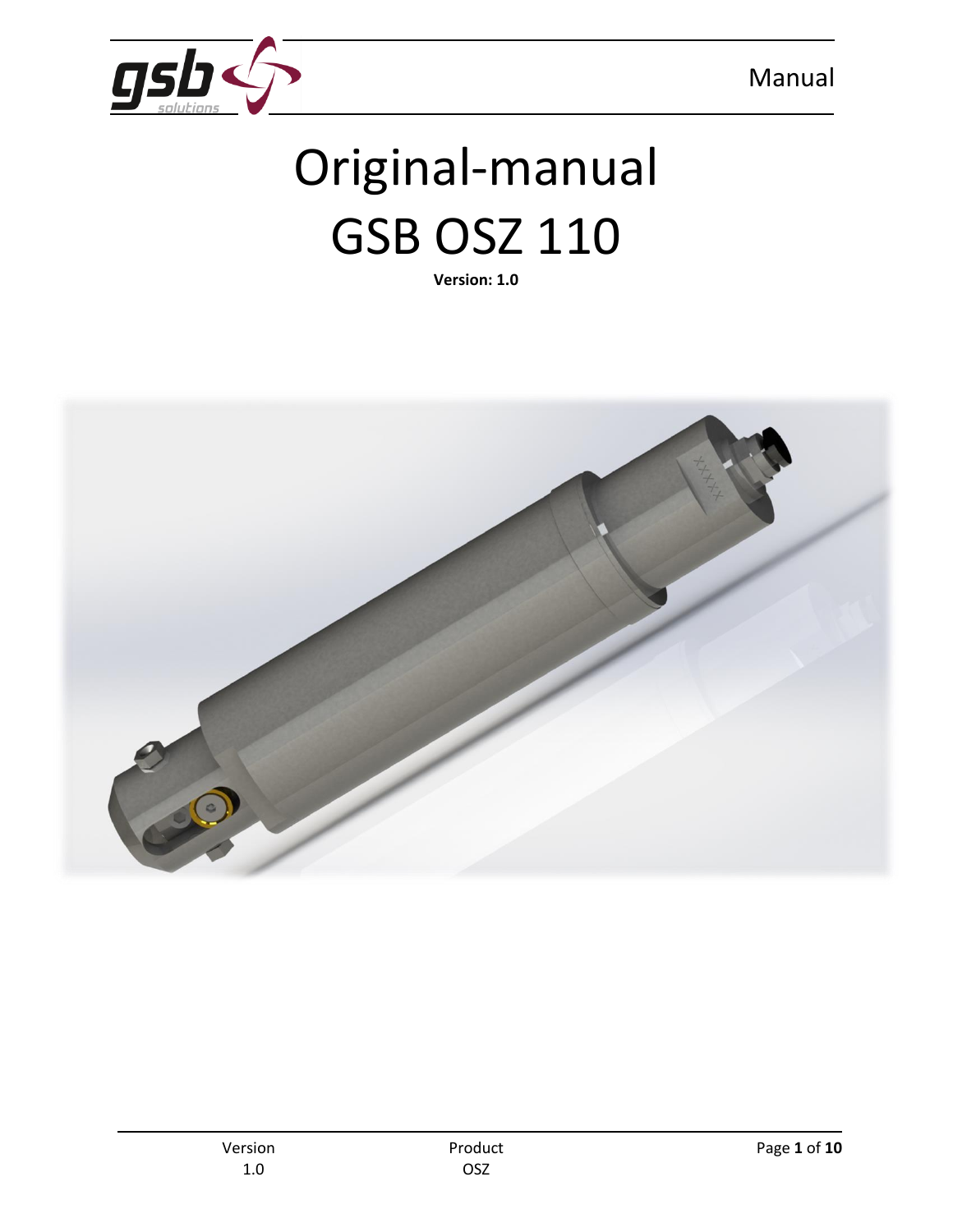

## **Index of contents**

| Index of contents           |    |
|-----------------------------|----|
| Used symbols in this manual |    |
| Intended use                | 3  |
| Safety instructions         | 3  |
| Startup                     | 5  |
| Tool changing               | 5  |
| Handling                    | 6  |
| Working method              | 6  |
| Maintenance                 | 6  |
| Repair                      |    |
| Guarantee                   | 8  |
| Disposal                    | 8  |
| Arrangement plan            | 9  |
| <b>Technical details</b>    | 10 |

## **Used symbols in this manual**



This symbol is for all safety instructions where can happen danger to persons or property. Note these hints and behave especially carefully.



This symbol you will find in this manual where can occur danger caused by loud noises. Attention: Risk of hearing damage!



This symbol you will find in this manual where can occur danger caused by hand injury. For example, by changing the blade ware cut-resistant gloves.



This symbol you will find in this manual where can occur danger caused by particles in the air. Attention: Risk of lung damage!



This symbol is for all safety instructions where can happen danger caused by overpressure. This danger can occur by working with pneumatical equipment.



This symbol you will find in this manual where it's necessary to wear eye protection. Attention: Risk of Eye injuries!



This symbol is located to work steps of particular note. You have to strictly follow guidelines, regulations, hints and the correct procedure of the work steps.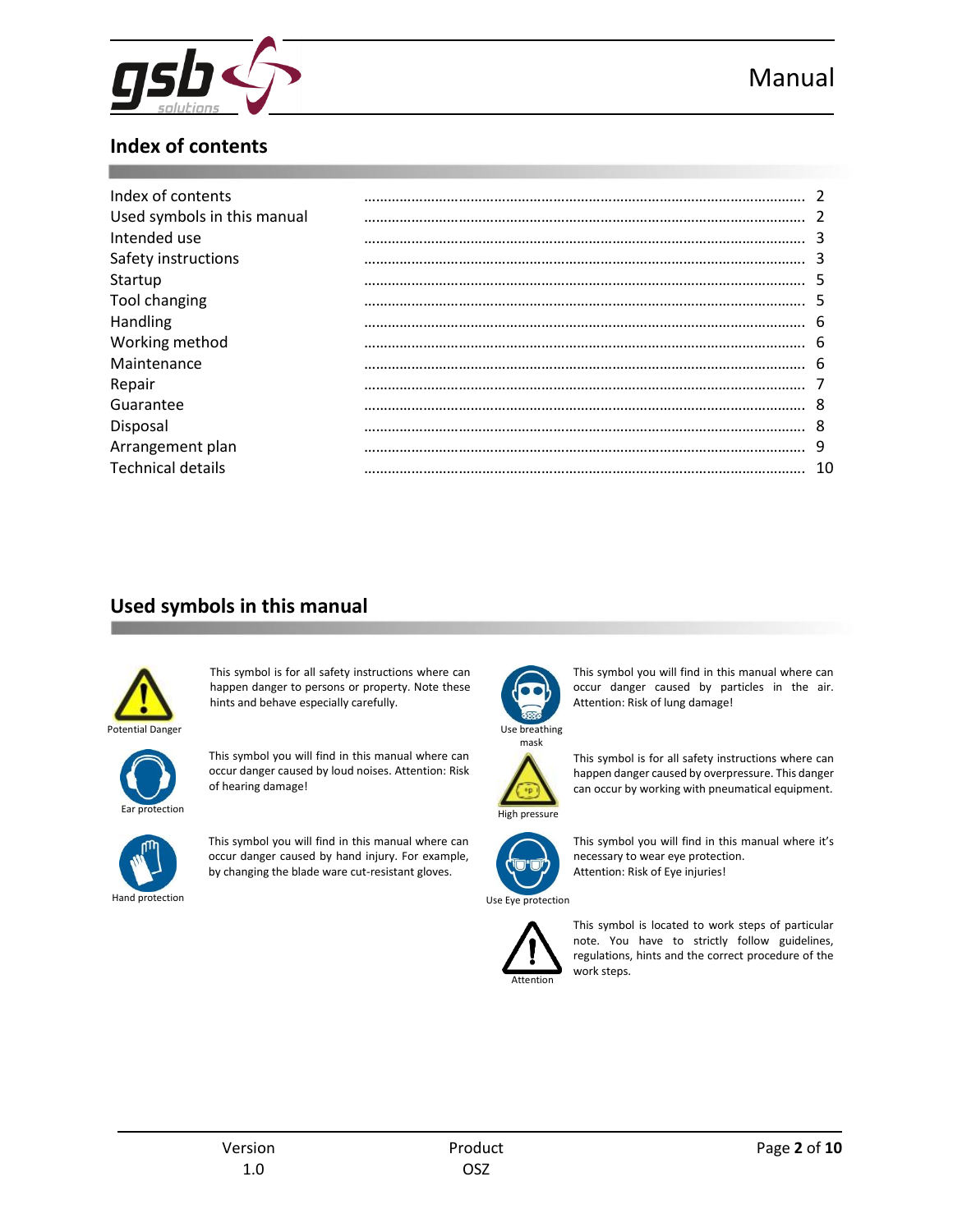

## **Intended use**

The GSB OSZ is only for use in a customer 4-axis-cutting-machine and to cut different types of material. For this the GSB OSZ is mounted to the customer's machine.

Only use the GSB OSZ in the sense of the intended use.

You have to follow all the technical specifications in the section "*technical data*" as well without exception. To use the GSB OSZ as intended you have to strictly follow this manual and the intended application conditions.



#### **Observe Note!**

You can't safely use the GSB OSZ if you use it not in accordance to the regulations. The user is responsible to all resulting Injures if the GSB OSZ is not used as intended. In this case the manufacturer is not responsible.

## **Safety instructions**



Consider the following safety instructions as they can lower the risk of heavy injury's.

- The GSB OSZ may only put into operation by instructed staff
- To prevent injury's wear your personal protective equipment while operating with the GSB OSZ
- Any manipulation of our products as well as their packaging for example, change, reworking, restamping is inadmissible and will violate our rights. Those manipulations can impair the characteristics of our products as well as it can lead to consequential damages to the periphery. GSB is not responsible for damages caused by non-authorized manipulations.
- The warranty is not for wear parts as well as damage caused by intent or negligence. The warranty expires if the manual and the requirements in this manual will be ignored. Moreover, the warranty will expire if any seal will be damaged.
- When using the machine always wear hearing protectors.
- Work with the pneumatical equipment is only allowed to a trained specialist! There is an increased danger of pneumatically high-pressure.
- Only connect the machine to the compressed-air supply when the valve is switched off and the OSZ is installed.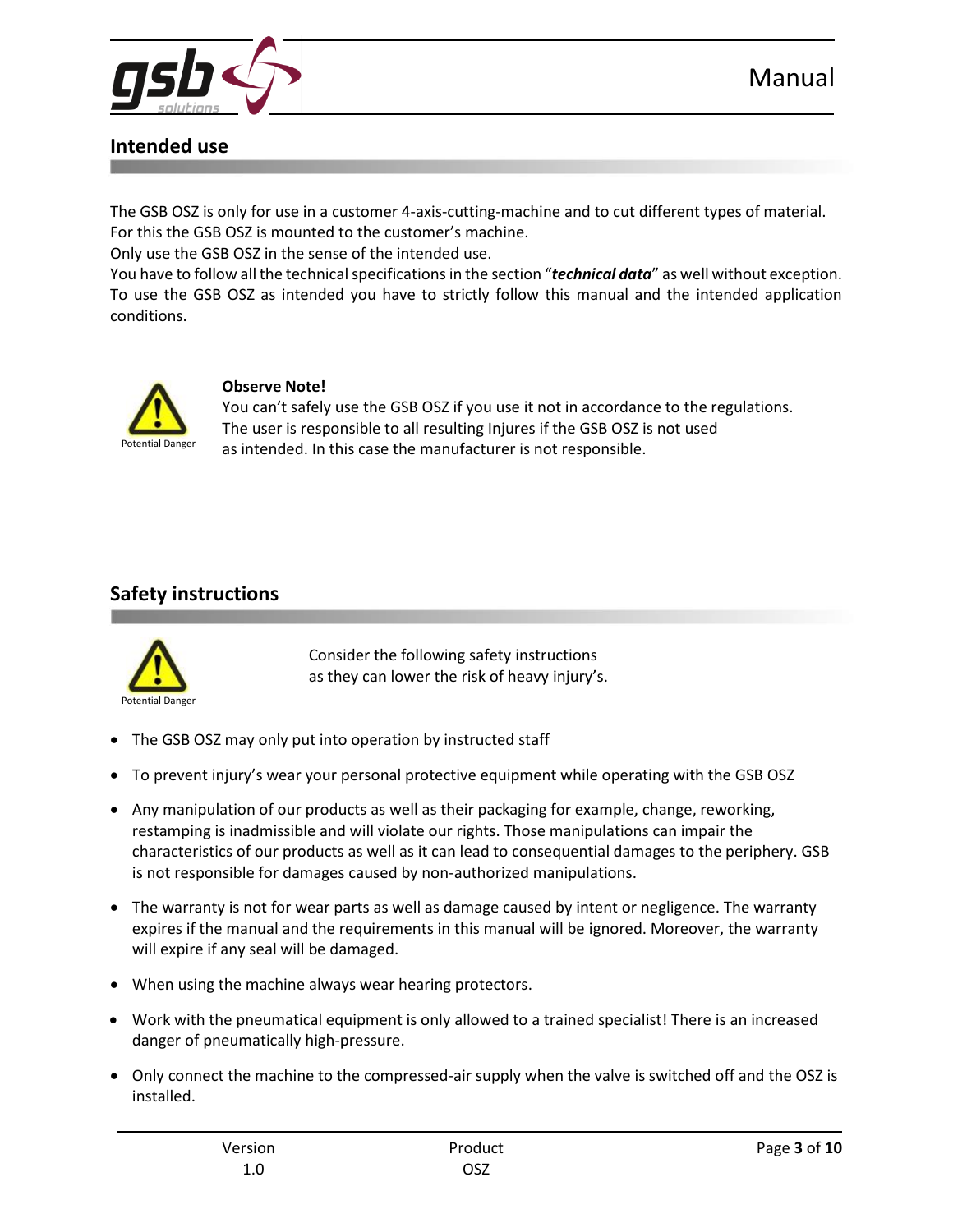

- Never use the GSB OSZ if it has malfunction or it is damaged. In this case let the manufacturer check and repair it.
- **Before operating with the GSB OSZ remove all Materials, tools and further equipment from the** working area which are used to install the GSB OSZ to the customer machine.
- Disconnect the power of the GSB OSZ if you don't use the device or want to clean it. Let the GSB OSZ cool down before cleaning.
- Be sure that all connections are carefully assembled and firmly tightened.
- While working, watch out for the danger of certain materials generating dust or vapors which could create an explosive atmosphere
- Ensure that no manual intervention is possible to the GSB OSZ while machine is operating.
- Make worn-out devices immediately useless. Useless devices have to be disposed at intended disposal sites
- Store the manual at a safe place and make it accessible to others.



#### **Observe note!**

To not harm your safety or the lifetime of the device. Read the manual carefully and note the hints.



#### **Note labor regulations!**

Work on pneumatic equipment may only performed by specialist staff. Note there is an enlarged danger caused by overpressure.



#### **Note labor regulations!**

To prevent cut injuries wear gloves while assemble and work with the OSZ **Attention: Risk of injury!**



#### **Note labor regulations!** To prevent injuries, wear Eye protection while work with the OSZ.



#### **Note labor regulations!**

**Attention: Risk of Eye injuries!**

To prevent lung damage, wear a breathing mask while cut abrasive materials with the OSZ **Attention: Risk of lung damage!**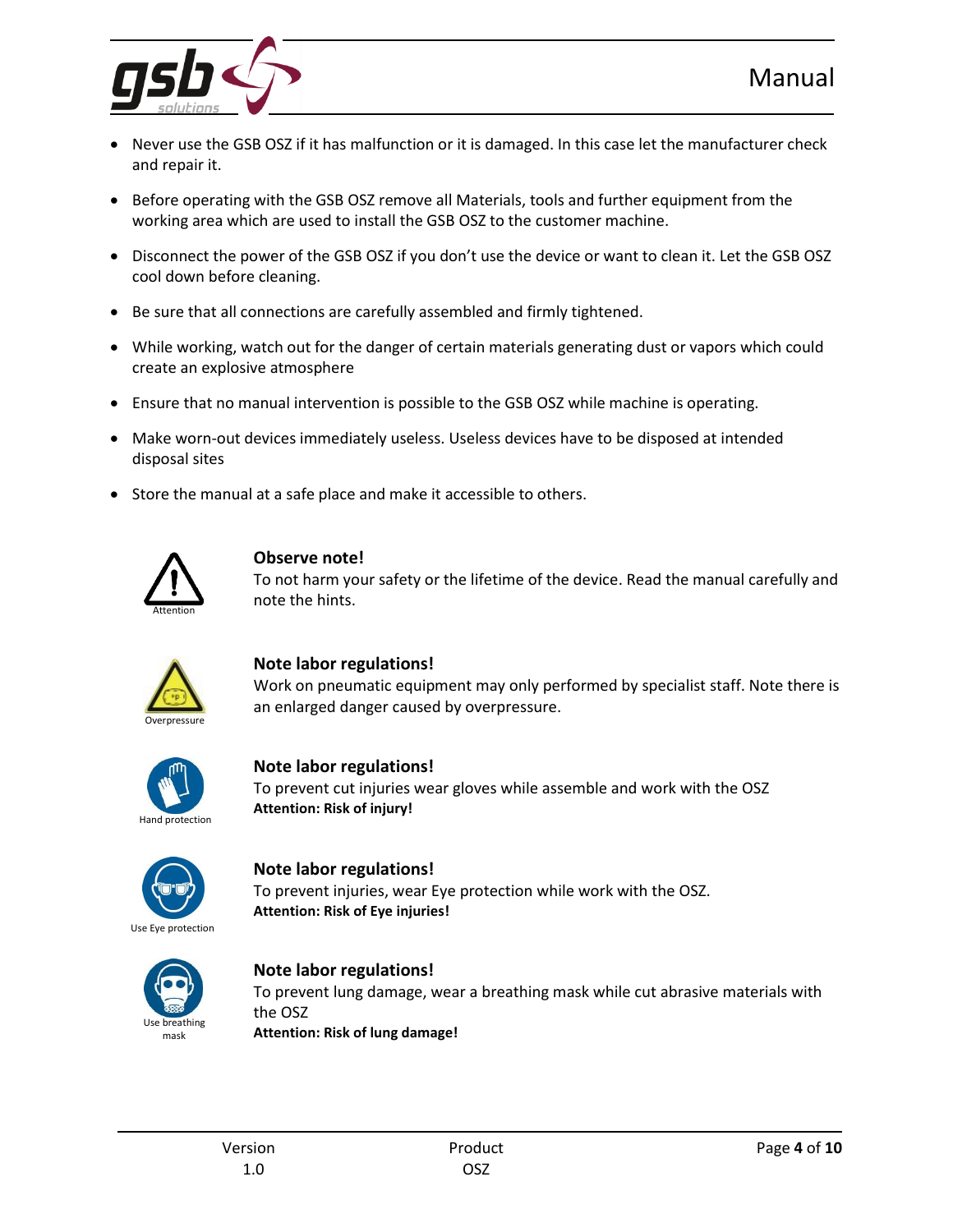

### **Start-up**

- Only use tools in accordance with the respective regulations governing compressed-air tools.
- Before use, always read the attached safety notice.
- Blow firmly through the compressed-air pipe (the compressed-air hose) before connecting the machine to the compressed-air supply, in order to remove any particles of dirt which have may have accumulated.
- Before connecting the machine to the compressed-air supply, check your compressed air for water content. Water, corrosion etc. in the pipe network cause rust inside the motor and therefore severe wear or machine breakdown.
- Provide air quality in accordance with DIN ISO 8573-1, Quality Class 4.
- Use a servicing unit which can be brought as close to the machine as possible. Adjust the oil supply amount to 1 drops (1 drop = 1,5 mm<sup>3</sup>) per 1 minute. We recommend the use of a mist oiler or servicing unit.
- Set the servicing unit to an operating pressure not exceeding 5,5 to 6 bar.
- Check the oil level and top up where necessary.
- Make sure that the compressed-air hose has the correct horizontal clearance! See the machine's Technical Data.
- Do not let the machine idle (unnecessary wear, as highest speed) Over dimensioned tools can cause accidents.

## **Tool changing**



- Close the machine's compressed-air valve before any tool change.
- Always use tools which are fit for use



 Use the hexagon wrench for loosening the screw (Pos. 5) Install the blade (Shaft 6 mm) and adjust them on the Weldon flat. First tighten the screw only with your fingers, making sure that the blade is correctly installed. If correct, tighten the screw firmly.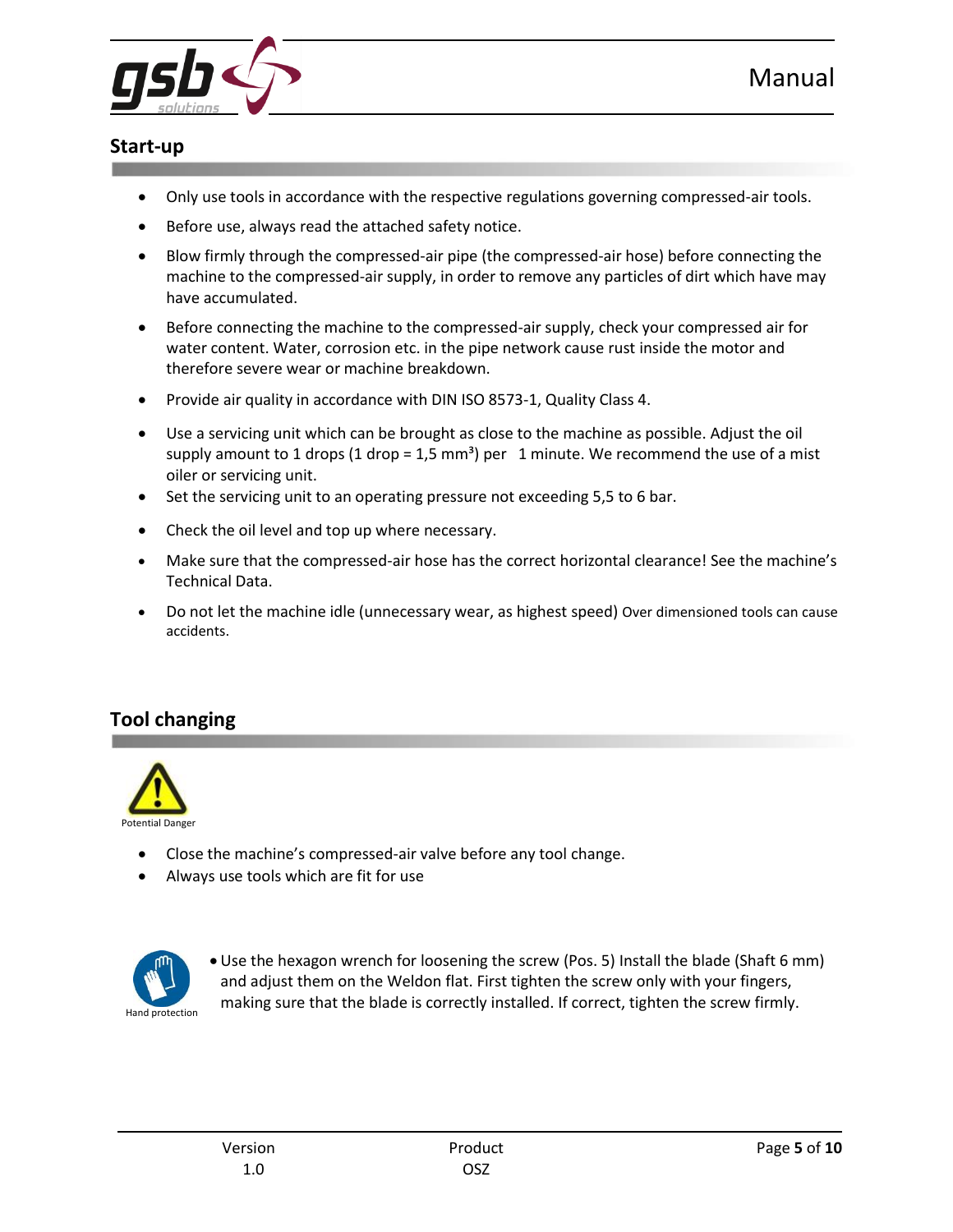

## **Handling**

Switching on and off

#### **! Only via the machine controls !**



#### **Observe Note!**

You can't safely use the GSB OSZ if you use it not in accordance to the regulations. The user is responsible to all resulting Injures if the GSB OSZ is not used as intended. In this case the manufacturer is not responsible.

## **Working method**

- In order to achieve optimum performance, it is important to let the cutter do the work. Only work the material with a machine which is already running. Ensure that the cutter is correctly installed.
- Install the work piece, switch on the machine and apply the moving tool.
- If the energy supply is interrupted (compressed air), the machine must be switched off in order to avoid any unintended start if energy supply is restored.

## **Maintenance**



- Disconnect the machine from the compressed-air supply before carrying out any maintenance work.
- Check the servicing unit and working air on a regular basis in terms of the points specified above in "Start-up".

We recommend: preconnection of the servicing unit

 Sufficient and continuously intact oil lubrication is critical for optimum functioning. We recommend:

#### **Rpheumatic-special-oil**

Item No.\_\_\_\_\_\_ 101135 Type No.\_\_\_\_\_\_ 32 EAN-Code:\_\_\_\_\_ 4047322072847

Keep unit clean from dirt.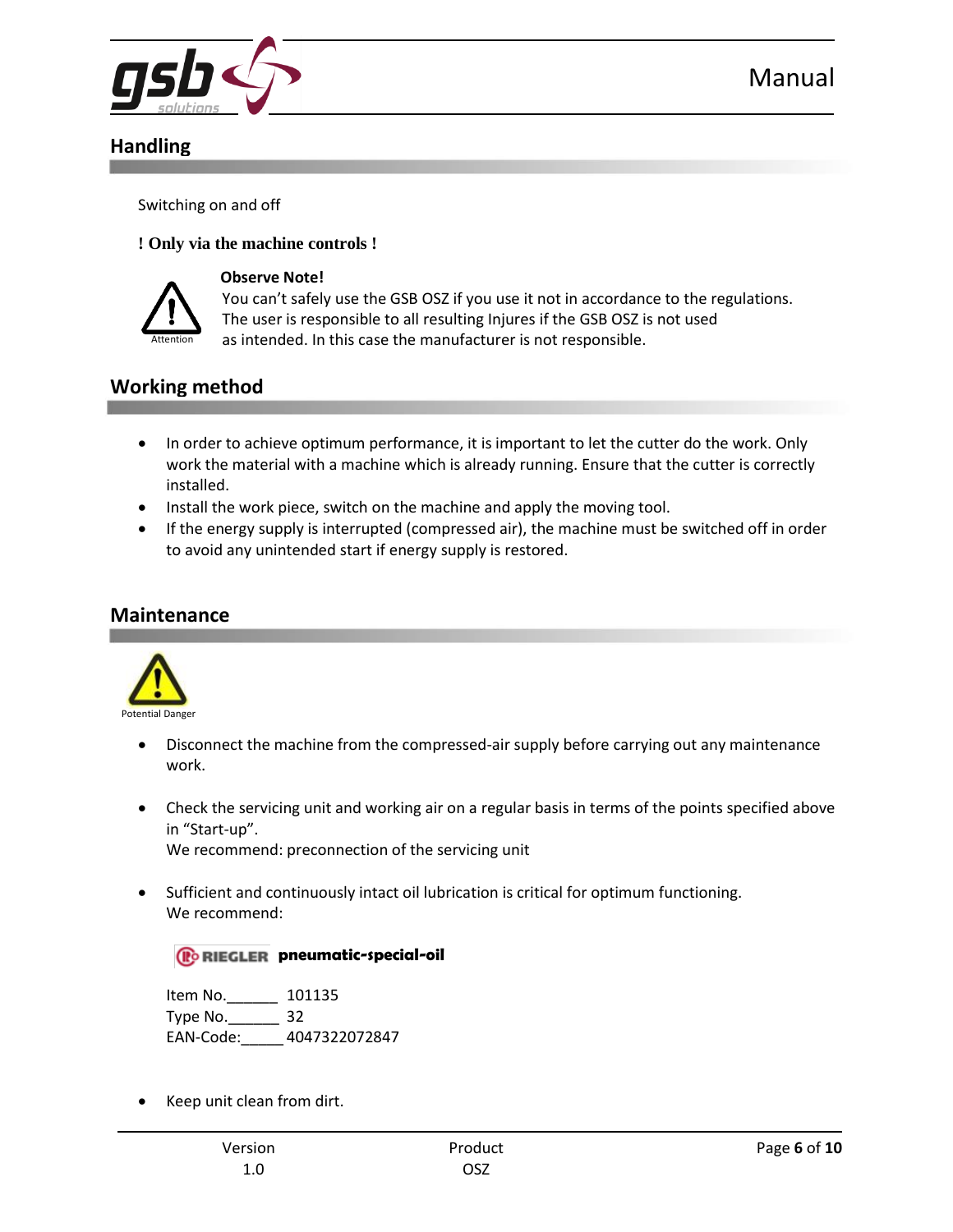



#### **Note labor regulations!**

Work on pneumatic equipment may only performed by specialist staff. Note there is an enlarged danger caused by overpressure.



#### **Note labor regulations!**

To prevent cut injuries wear gloves while assemble and work with the OSZ **Attention: Risk of injury!**



#### **Note labor regulations!**

To prevent injuries, wear Eye protection while work with the OSZ. **Attention: Risk of Eye injuries!**

#### **Repair**



 Only use original replacement parts. In this way you enhance safety and increase the service life of the machine.



 **The use of non-original replacement parts voids the guarantee. If the individual seals have been violated, we cannot take over any warranty.**

- Repairs should only be carried out by trained personnel. Questions should be addressed to the manufacturer or the nearest authorized dealer.
- Replacement parts can be sent on request.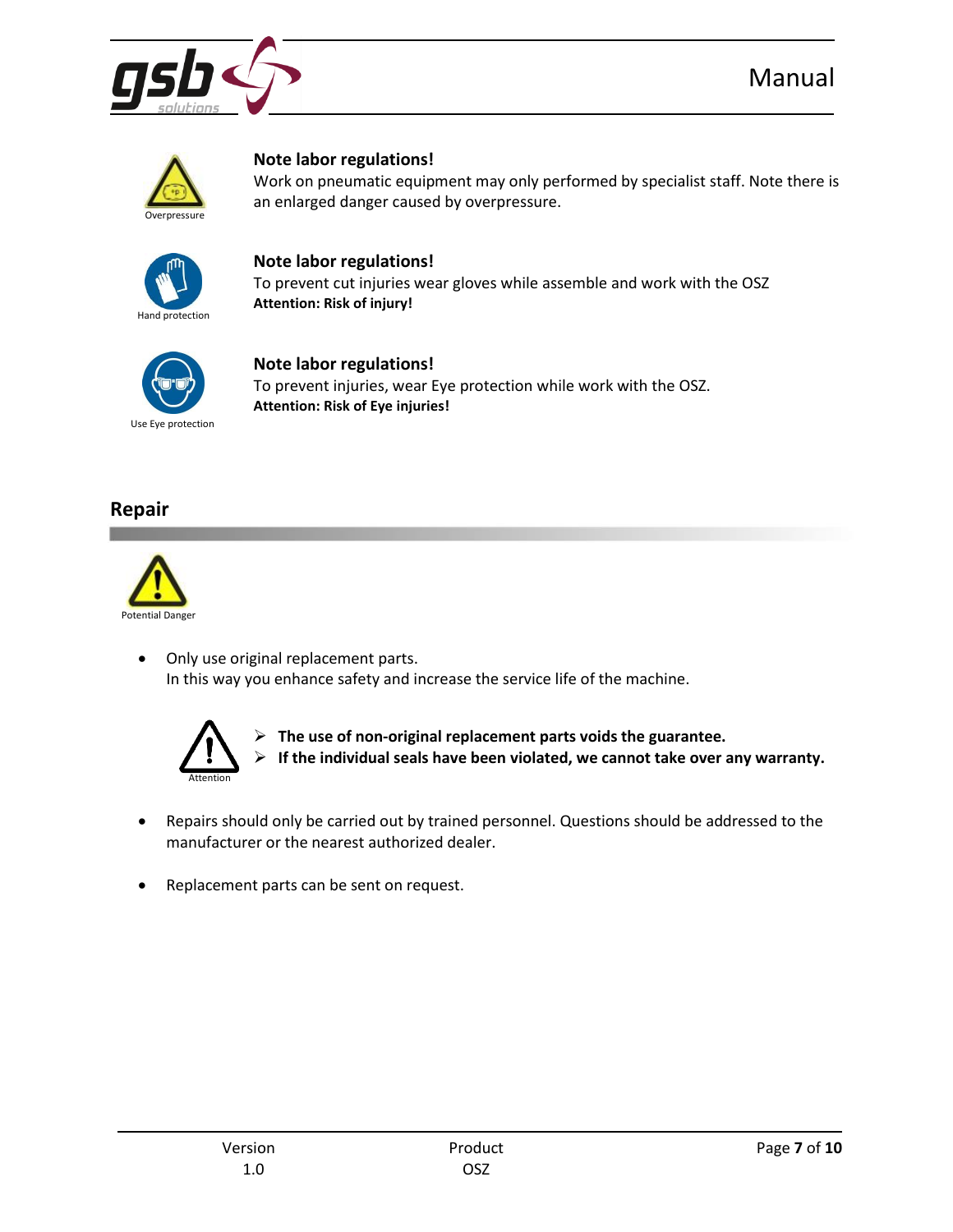

## **Guarantee**

The manufacturer provides a machine guarantee of 12 months which covers material and design faults. Damage caused by wear, overloading or improper treatment or through non-compliance with the operating instructions are excluded from the guarantee.

**Complaints can only be dealt with if the equipment is sent to the manufacturer in a fully assembled condition and where only original replacement parts have been used.**

## **Disposal**

In order to dispose of the machines, they must be completely dismantled, degreased and sent for recycling after separation into their different constituent materials.



**Act according to the disposal guidelines of your Country**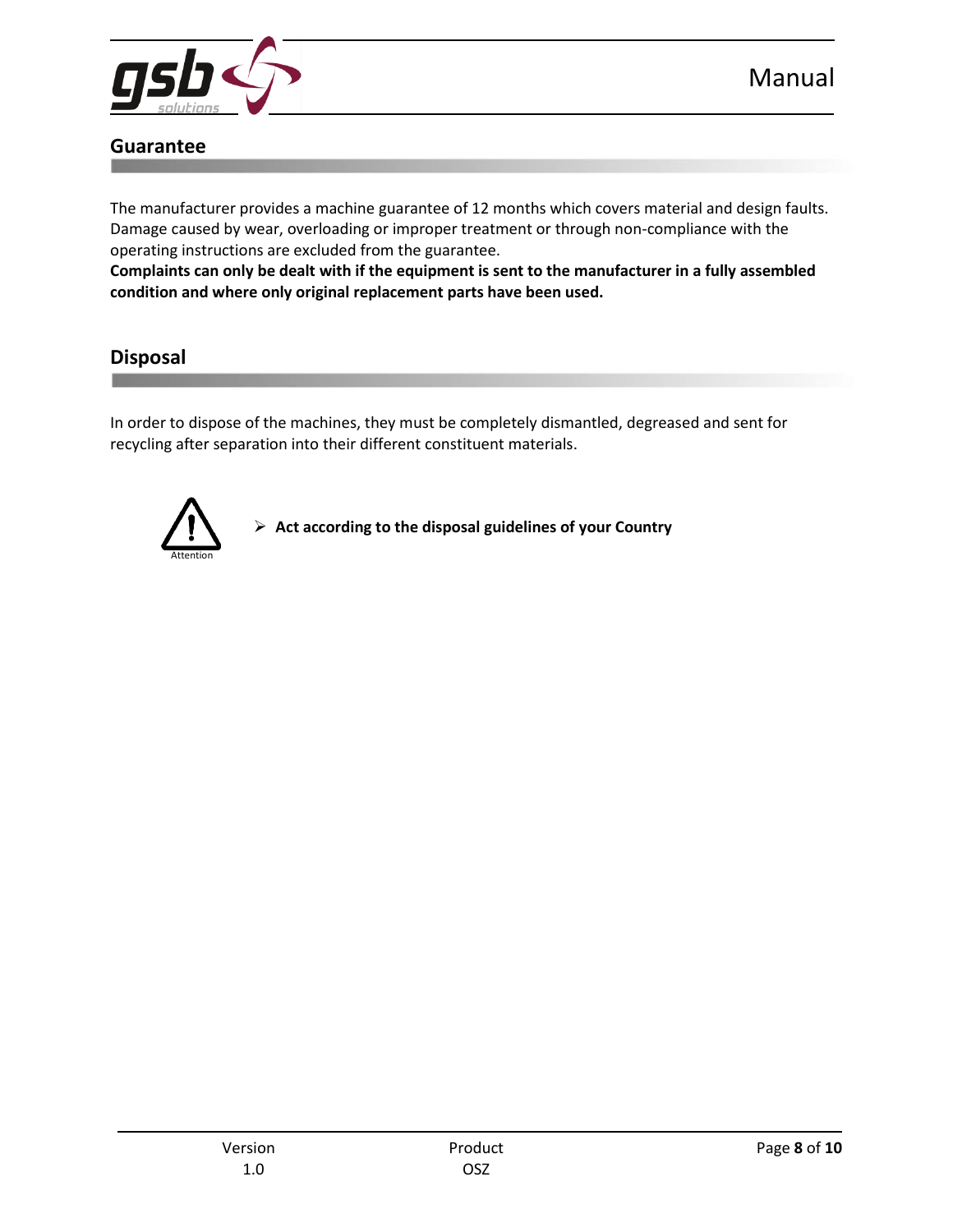

## **Arrangement plan**